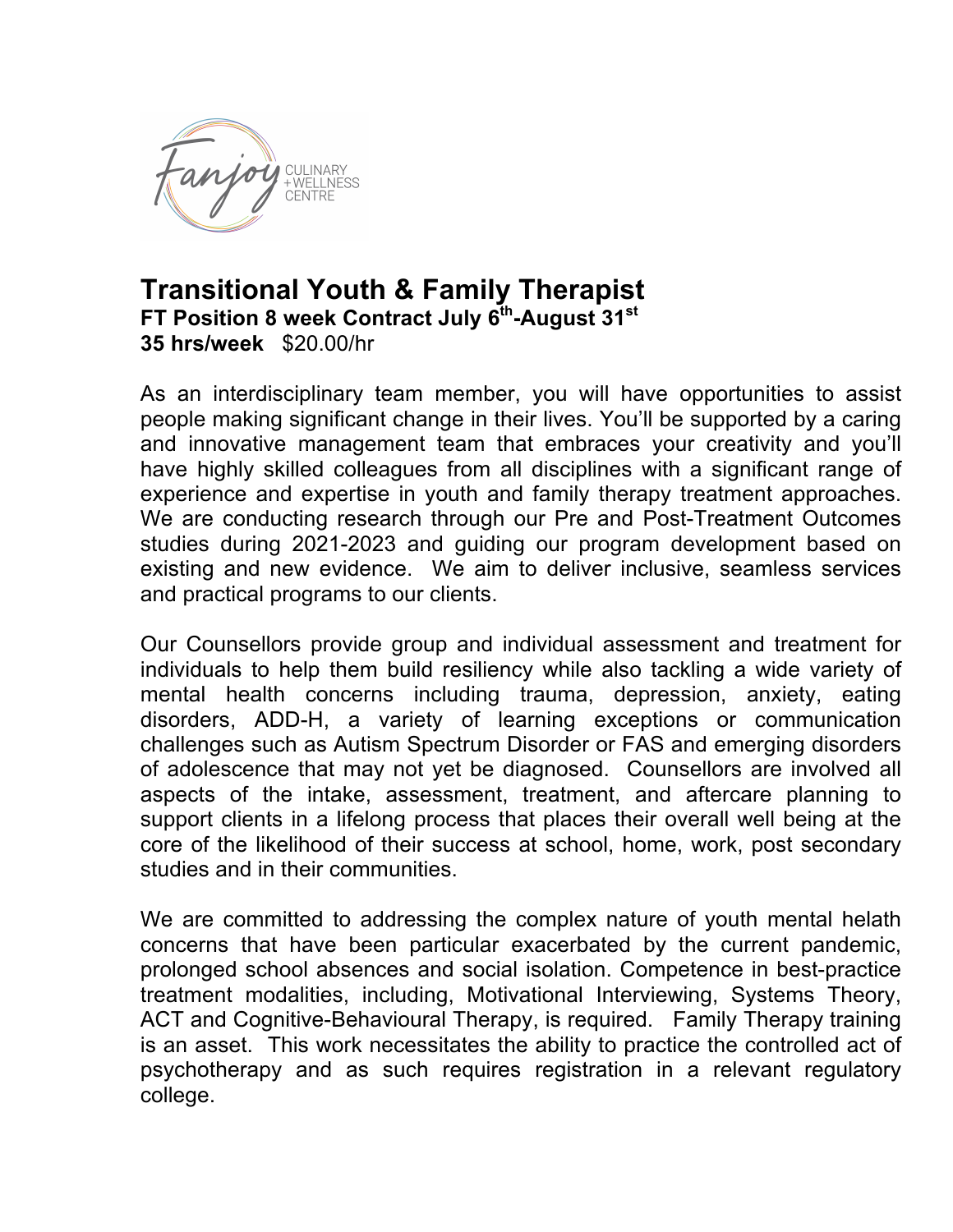## **JOB RESPONSIBILITIES:**

- Conduct psychosocial assessments, then develop client centred, effective treatment plans in collaboration with the client to deliver evidence based, inclusive, feminist oriented counselling that support living more joyful lives sustainably with transitional aged youth, 14-29 and their families. The focus will be on health promotion, improving relationships, using trauma informed approaches during recovery from COVID, ACT & CBT strategies that promote more authentic, healthier, creative, physical and mindful living practices to promote better mental health.
- Participate hands on in the kitchen to deliver Fanjoy's Junior Chef interactive culinary programs, food insecurity initiatives, Our Food Futures initiatives, collaborations with community food partners such as 10C Nourish Kitchen, and nutritional or farm educational programs for the youth we serve.
- Engage in research and tracking impact measurement of Fanjoy's innovative culinary counselling model through Junior Chef programing which is a wholistic, client centered family therapy approach that is trauma informed, narrative based and supported with CBT and ACT therapy centered sessions & group work that is being delivered in and outside of a milieu commercial kitchen and restaurant/cafe environment.
- Develop relevant curriculum for 8 week group programs and present psycho-educational and psycho-dynamic sessions to youth and/or parents in individual or group formats in Hillsburgh and the new Guelph Culinary & Counselling Center (summer 2021).
- Train, orient and provide a rich learning experience using a mentorship model with our volunteers, other junior staff and students by supervising high school, college or university students.
- Facilitate impact measured group counselling sessions, alone or as a responsive co-therapist, in person and/or on ZOOM.